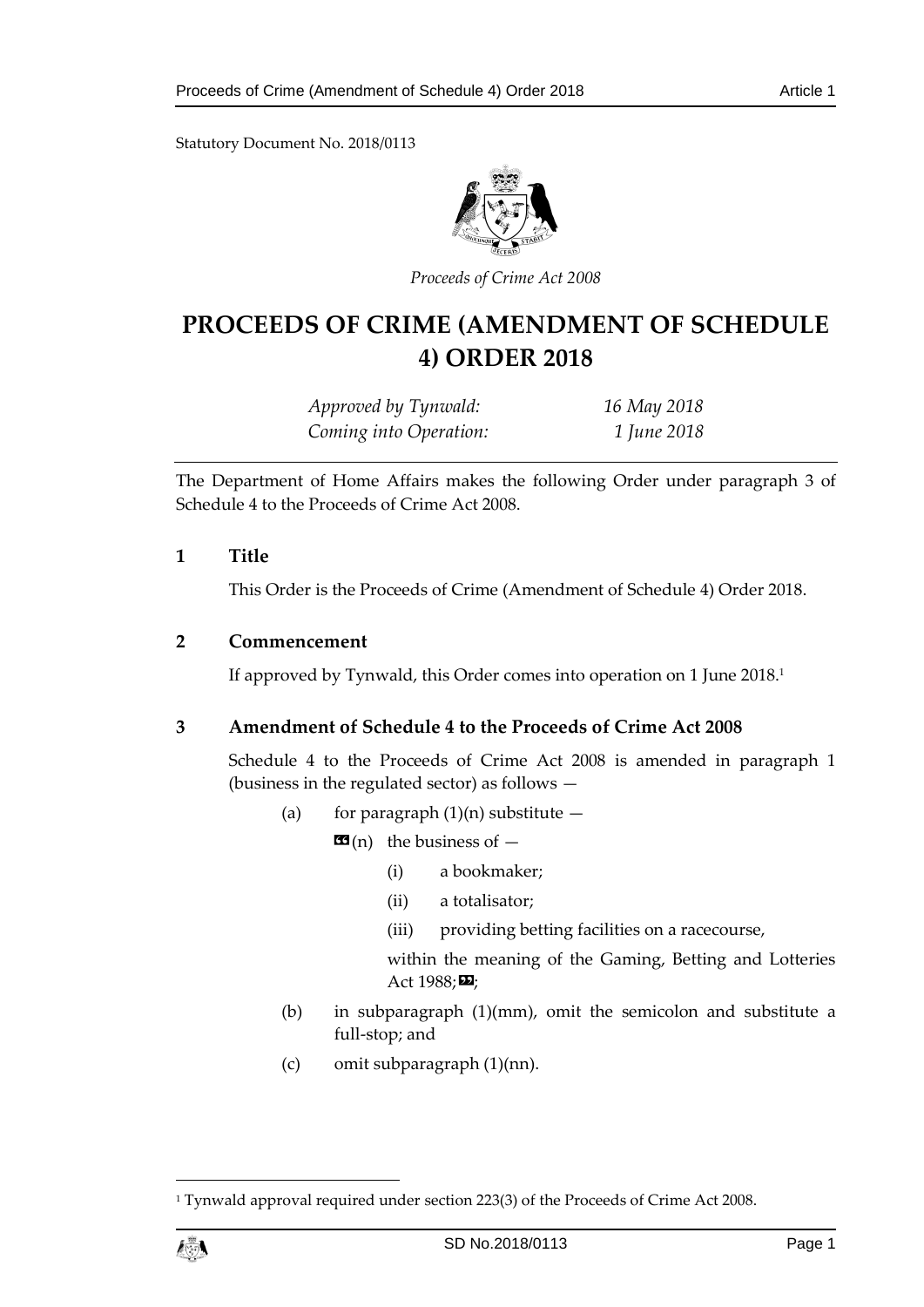## **MADE 16 APRIL 2018**

#### **W M MALARKEY**

*Minister for Home Affairs*

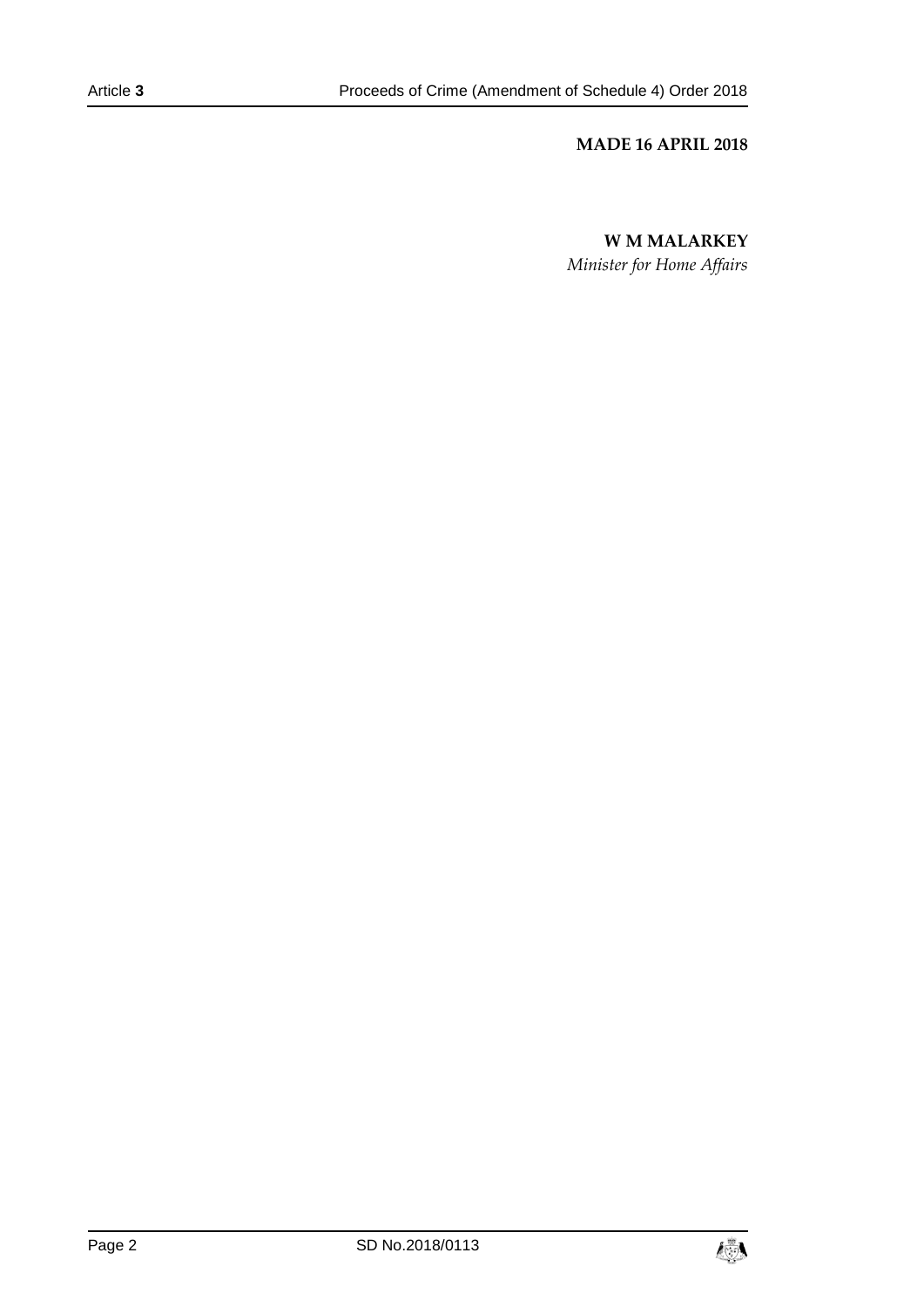